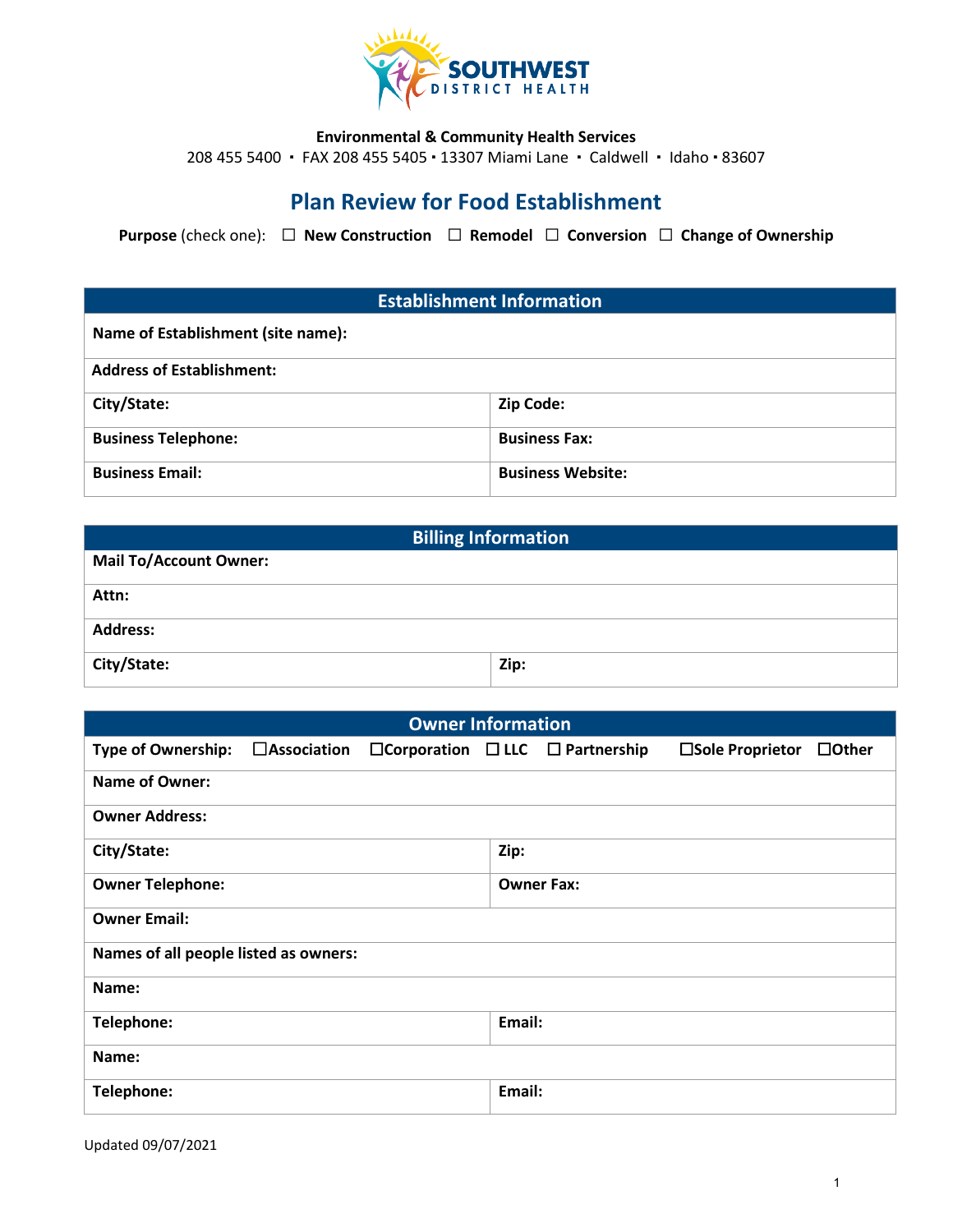

### **Contact for Plan Review**

| Name of Contact 1:                                                              |                 |
|---------------------------------------------------------------------------------|-----------------|
| <b>Telephone Number:</b>                                                        | Email:          |
| $\Box$ Manager $\Box$ Agent $\Box$ Architect $\Box$ Designer<br>$\square$ Owner | $\Box$ Other    |
| Name of Contact 2:                                                              |                 |
| <b>Telephone Number:</b>                                                        | Email:          |
| $\Box$ Manager $\Box$ Agent $\Box$ Architect $\Box$ Designer<br>$\square$ Owner | Other<br>$\Box$ |

# **Changes of Ownership**

**Include the following**

☐ **Proposed Menu (including seasonal, off-site, and banquet menus)**

☐ **Floor plan including equipment layout**

# **For New Construction, Remodel, or Conversion**

**\* \*Note: New plans also need to obtain additional approval through your local building department\***

**Please attach the following:**

☐ **Proposed menu (including seasonal, off-site and banquet menus)**

☐ **Manufacturer specification sheets for each piece of equipment**

☐ **Site plan showing location**

☐ **Floor plan including equipment layout, plumbing, and finish schedule**

**Send copy of approval letter to the following authorities:**

**Agency name/contact:**

**Agency name/contact:** 

| <b>Menu/Operation</b>                         |                        |                             |  |
|-----------------------------------------------|------------------------|-----------------------------|--|
| 1. Types of Operation (Check all that apply): |                        |                             |  |
| □Sit Down                                     | $\Box$ Catering        | $\square$ Food Processing   |  |
| □Food Service Outside                         | □Outdoor BBQ           | $\Box$ Take Out             |  |
| $\Box$ Drive Thru                             | $\Box$ Pre-packed only | $\Box$ Outdoor Wait Station |  |
| $\Box$ Other                                  |                        |                             |  |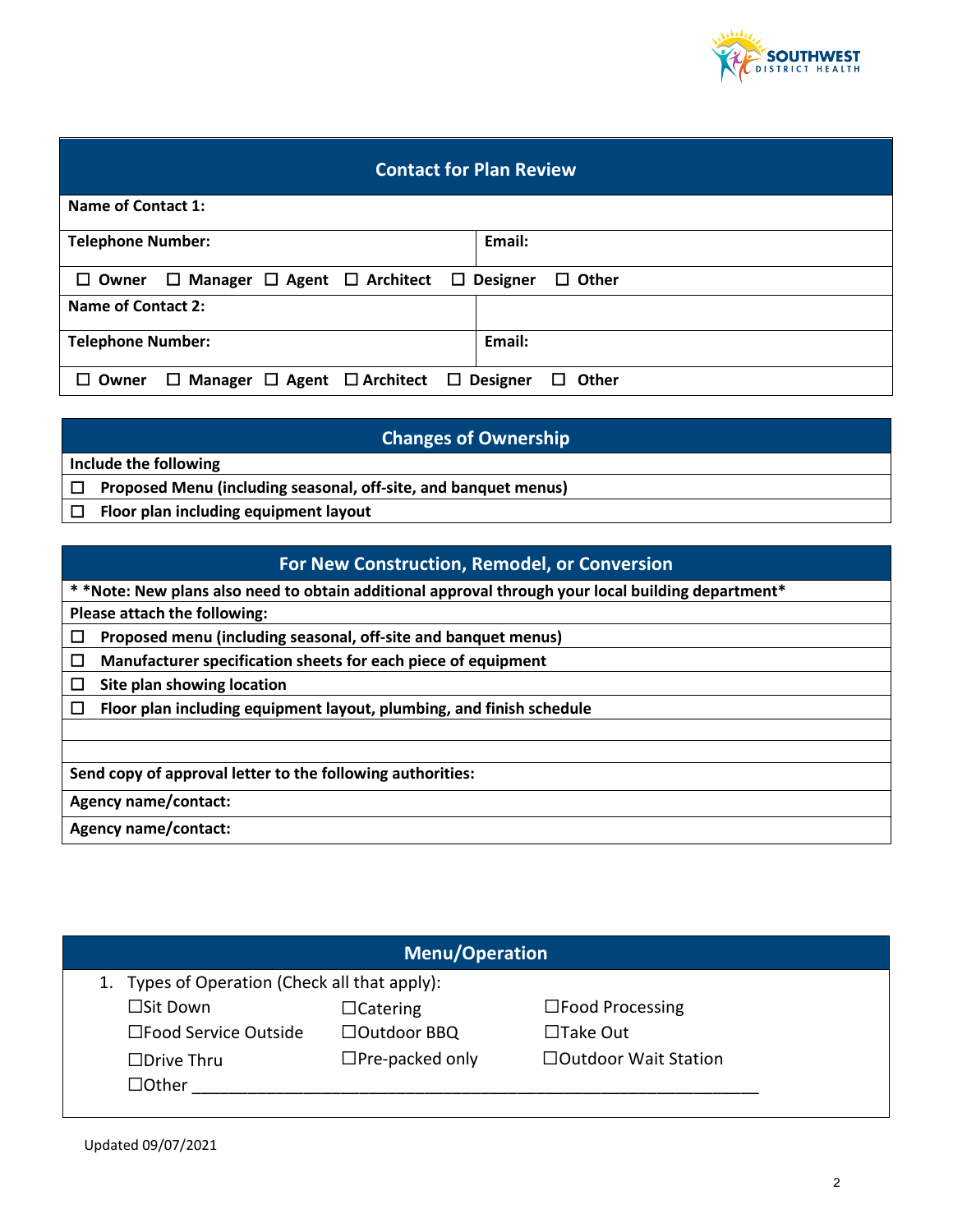

| 2. | Does your facility primarily serve a highly susceptible population (Check all that apply)?<br>$\Box N/A$ |
|----|----------------------------------------------------------------------------------------------------------|
|    | $\Box$ Children ages 0-5 years old (example school)                                                      |
|    | $\Box$ Immunocompromised Individuals (example hospital)                                                  |
|    | $\Box$ Elderly (example senior center)                                                                   |
|    |                                                                                                          |
|    | 3. Will food prepared at the permit kitchen be transported to another<br>$\Box$ Yes<br>$\Box$ No         |
|    | location to serve as with a catering operation or satellite kitchen?                                     |
|    |                                                                                                          |
|    | 4. Will the facility be bagging ice for retail sales?<br>$\Box$ No<br>$\Box$ Yes                         |
|    | 5. Type of Service (Check the food service that best describes your operation)                           |
|    | $\Box$ Commercially packaged foods only (cold holding only, no food preparation)                         |
|    | Cold holding with preparation (example, cold deli sandwiches, salads)<br>ப                               |
|    | Cook and serve (example hamburgers, steaks)<br>$\Box$                                                    |
|    | Cook, hot holding, and serve<br>Ш                                                                        |
|    | Cook, chill, reheat, hot hold, and serve<br>$\Box$                                                       |
|    | $\Box$ Other                                                                                             |
|    |                                                                                                          |
|    | 6. Special processes to occur in facility (check all that apply):                                        |
|    | This establishment performs no special process<br>⊔                                                      |
|    | Sous vide<br>$\Box$                                                                                      |
|    | Reduced oxygen packaging/vacuum packaging<br>$\Box$                                                      |
|    | Using food additives or components to improve shelf-life or render foods shelf-stable<br>$\Box$          |
|    | Smoking for preservation<br>□                                                                            |
|    | Curing, drying meat, poultry or fish<br>$\Box$                                                           |
|    | Molluscan Shellfish Life Support System Display Tank<br>$\Box$                                           |
|    | Raw fish: Sashimi, Sushi, Ceviche<br>□                                                                   |
|    | Juice processing and packaging for off-site consumption or sale<br>ப                                     |
|    | Fermenting foods such as pickles, sauerkraut, or sausage<br>⊔                                            |
|    | Acidification of food to render foods shelf stable (example addition of vinegar to rice)<br>$\Box$       |
|    | Canning of low acid foods (example vegetables, sauces, salsa)<br>$\Box$                                  |
|    | Sprouting<br>$\Box$                                                                                      |
|    | Processing for wholesale<br>⊔                                                                            |
|    | Other<br>ப                                                                                               |
|    | *please note special processes will require separate approvals from Southwest District Health*           |
|    |                                                                                                          |
|    |                                                                                                          |
|    |                                                                                                          |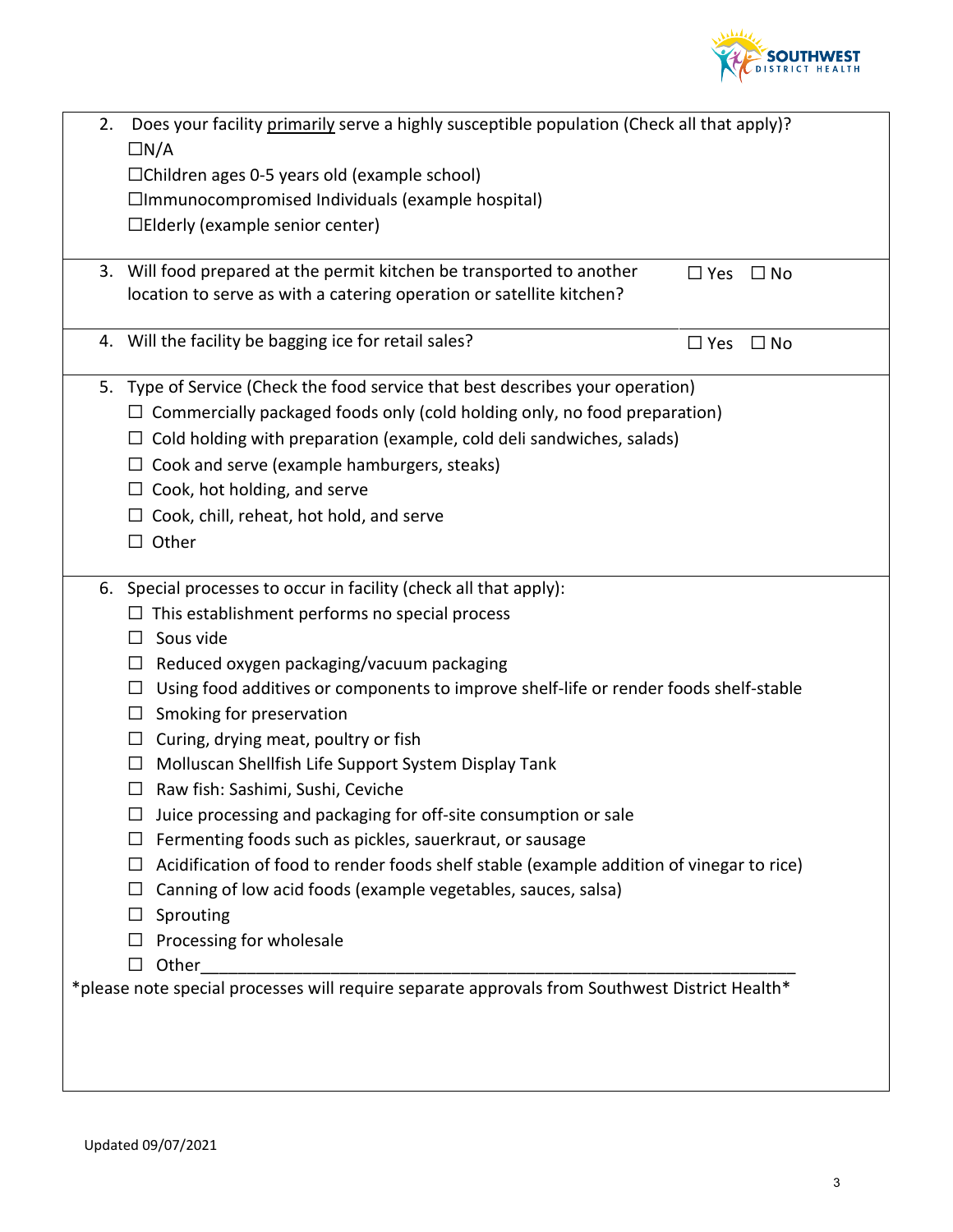

| 7. Indicate the categories of Time/Temperature Control for Safety Foods (TCS) to be handled,<br>prepared, and served (Check all that apply):                                                                                                                                                                                                                                                                                                                                                                                                                                       |                      |                      |
|------------------------------------------------------------------------------------------------------------------------------------------------------------------------------------------------------------------------------------------------------------------------------------------------------------------------------------------------------------------------------------------------------------------------------------------------------------------------------------------------------------------------------------------------------------------------------------|----------------------|----------------------|
| a. Thin meats, poultry, fish, and eggs (example-- pizza, hamburger,<br>deli sliced meats)                                                                                                                                                                                                                                                                                                                                                                                                                                                                                          | $\Box$ Yes           | $\Box$ No            |
| b. Thick meats, whole poultry (example-- roast beef, whole turkey,<br>chicken, and pork)                                                                                                                                                                                                                                                                                                                                                                                                                                                                                           | $\Box$ Yes           | $\Box$ No            |
| c. Cold processed foods (example--salads: green, potato, slaw;<br>sandwiches)                                                                                                                                                                                                                                                                                                                                                                                                                                                                                                      | $\Box$ Yes           | $\Box$ No            |
| d. Hot processed foods (examples-soups, stew, rice, noodles, gravy,<br>casserole)                                                                                                                                                                                                                                                                                                                                                                                                                                                                                                  | $\Box$ Yes           | $\Box$ No            |
| e. Bakery items (examples-pie, custards, cream filling)                                                                                                                                                                                                                                                                                                                                                                                                                                                                                                                            | $\Box$ Yes           | $\Box$ No            |
| f.<br>Fish: serving fish that require parasite destruction, processed on<br>site (example-sushi, lox, ceviche)                                                                                                                                                                                                                                                                                                                                                                                                                                                                     | $\square$ Yes        | $\Box$ No            |
| Fresh or live shellfish (oysters, mussels, clams, scallops)<br>g.                                                                                                                                                                                                                                                                                                                                                                                                                                                                                                                  | $\square$ Yes        | $\Box$ No            |
| <b>Exotic mushrooms</b><br>h.                                                                                                                                                                                                                                                                                                                                                                                                                                                                                                                                                      | $\Box$ Yes           | $\Box$ No            |
| Unpasteurized products (example-milk, cheese)<br>i.                                                                                                                                                                                                                                                                                                                                                                                                                                                                                                                                | $\square$ Yes        | $\Box$ No            |
| 8. Will your facility serve animal food such as beef, eggs, fish, lamb, milk,<br>poultry, or shellfish that is raw, undercooked, or not otherwise<br>processed to eliminate pathogens and is offered in a ready to eat form<br>as a deli, menu, vended, or other item; or as a raw ingredient in<br>another ready to eat food? Examples include sushi, over easy eggs,<br>medium rare or less meat products, ceviche.<br>If yes, how will you inform consumers of potential health risk?<br>$\Box$ Brochures $\Box$ Deli-case placards $\Box$ Signs $\Box$ In menu $\Box$ Verbally | $\square$ Yes        | $\Box$ No            |
|                                                                                                                                                                                                                                                                                                                                                                                                                                                                                                                                                                                    |                      |                      |
| <b>Food Safety</b>                                                                                                                                                                                                                                                                                                                                                                                                                                                                                                                                                                 |                      |                      |
| 1. Are all food products from an inspected and approved source (home<br>prepared food is not an approved source)?<br>List all proposed food sources:                                                                                                                                                                                                                                                                                                                                                                                                                               | $\Box$ Yes $\Box$ No |                      |
|                                                                                                                                                                                                                                                                                                                                                                                                                                                                                                                                                                                    |                      |                      |
| 2. Is all equipment in the facility commercial grade, NSF approved, UL<br>listed or equivalent?                                                                                                                                                                                                                                                                                                                                                                                                                                                                                    | $\square$ Yes        | $\Box$ No            |
| 3. What equipment will be used for cooking?                                                                                                                                                                                                                                                                                                                                                                                                                                                                                                                                        |                      | $\Box$ Does not cook |
|                                                                                                                                                                                                                                                                                                                                                                                                                                                                                                                                                                                    |                      |                      |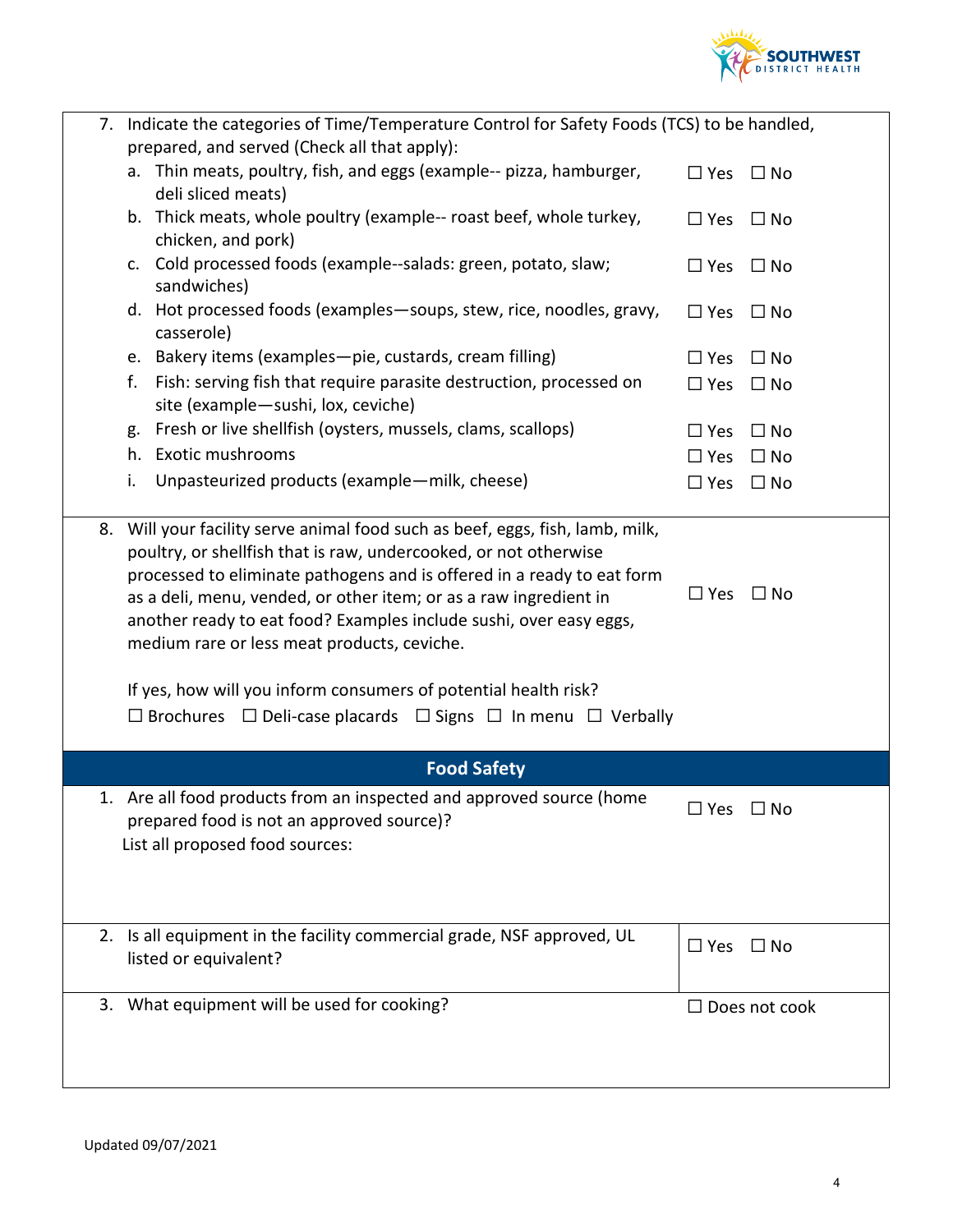

| 4. Will the establishment be hot holding food products such as soup or<br>rice?                                                                                                                                                   | $\square$ Yes         | $\Box$ No |
|-----------------------------------------------------------------------------------------------------------------------------------------------------------------------------------------------------------------------------------|-----------------------|-----------|
| How will you hold the food products hot (example, steam table, warming cabinets)?                                                                                                                                                 |                       |           |
| 5. Will food products be cooked and then cooled to be served at a later<br>date?                                                                                                                                                  | $\square$ Yes         | $\Box$ No |
| If yes, which food products will be cooked and then cooled (list all)                                                                                                                                                             |                       |           |
| 6. How will the food product be cooled? Check all that apply:                                                                                                                                                                     |                       |           |
| $\Box$ Ice bath<br>$\Box$ Ice wands<br>$\Box$ Shallow pans $\Box$ Small portions<br>$\Box$ Other (please explain)                                                                                                                 | $\Box$ Blast chillers |           |
|                                                                                                                                                                                                                                   |                       |           |
| 7. Will the establishment be cold holding foods:<br>Number of refrigeration units? _____________                                                                                                                                  | $\square$ Yes         | $\Box$ No |
| Number of freezer units? ________________                                                                                                                                                                                         |                       |           |
| 8. Will all refrigeration and freezer units have a thermometer installed?                                                                                                                                                         | $\Box$ Yes            | $\Box$ No |
| 9. Will the food handler have access to a metal probe thermometer?                                                                                                                                                                | $\square$ Yes         | $\Box$ No |
| 10. Will the facility utilize time as a public health control for<br>time/temperature control for safety foods? Example, taking raw shell<br>eggs out of a refrigeration unit and placing on a cook line for the meal<br>service. | $\square$ Yes         | $\Box$ No |
| If yes, what time/temperature control for safety foods will utilize time<br>as a public health control and do you have written procedures?<br>(Required)                                                                          |                       |           |
|                                                                                                                                                                                                                                   |                       |           |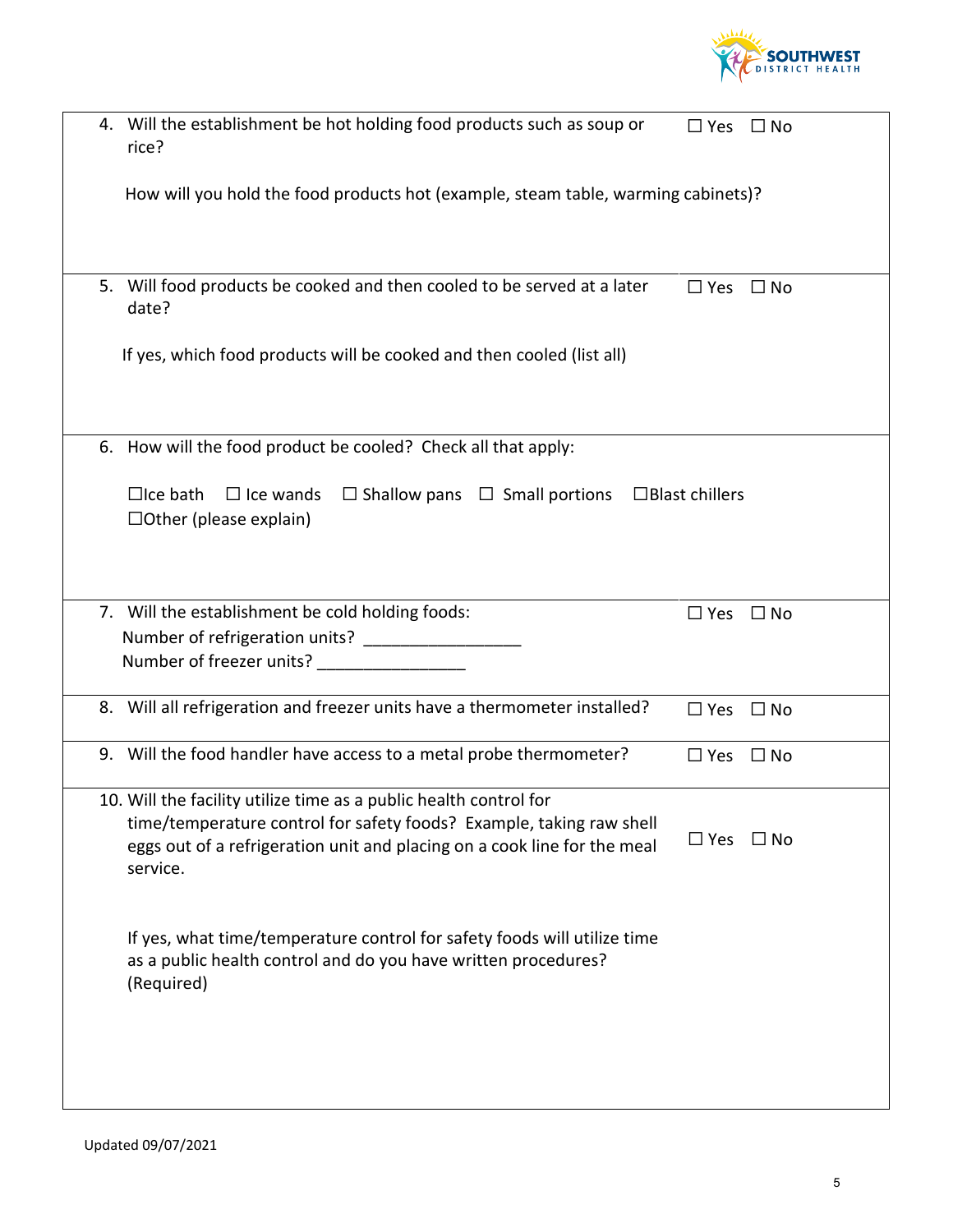

| 11. Will the facility have ready to eat (RTE), time/temperature control for<br>safety (TCS) foods held in the establishment for more than 24 hours?<br>Examples may include cut tomato, cut lettuce, cooked vegetables,<br>cooked meat.                                                                        | $\Box$ Yes    | $\square$ No |
|----------------------------------------------------------------------------------------------------------------------------------------------------------------------------------------------------------------------------------------------------------------------------------------------------------------|---------------|--------------|
| If yes, how will you mark the product to ensure the product is either<br>used, consumed, or discarded within 7 days?                                                                                                                                                                                           |               |              |
| 12. Will you be thawing foods at the facility?                                                                                                                                                                                                                                                                 | $\square$ Yes | $\square$ No |
| What foods will be thawed?                                                                                                                                                                                                                                                                                     |               |              |
| How will you thaw the food? (check all that apply)<br>$\Box$ Under refrigeration maintained at 41F or below<br>$\Box$ Completely submerged under running water at 70F or less<br>$\Box$ As part of the cooking process<br>** Please note that placing the frozen food on counter is not an<br>approved method. |               |              |
| 13. Is there a dedicated food prep sink available if the facility will be<br>thawing and/or preparing raw animal products?                                                                                                                                                                                     | $\square$ Yes | $\square$ No |
| 14. What type of produce will be in the establishment? (check all that apply)<br>$\Box$ Whole, raw produce<br>$\Box$ Commercially processed, ready to eat product (example bagged lettuce)<br>$\Box$ Commercially canned products<br>$\Box$ Other (please list)                                                |               |              |
| 15. If the facility will be preparing produce, is there a dedicated food prep<br>sink?                                                                                                                                                                                                                         | $\square$ Yes | $\square$ No |
| 16. What type of utensils will the facility utilize? (check all that apply)<br>$\Box$ Single service/disposable utensils<br>$\Box$ Multiuse utensils                                                                                                                                                           |               |              |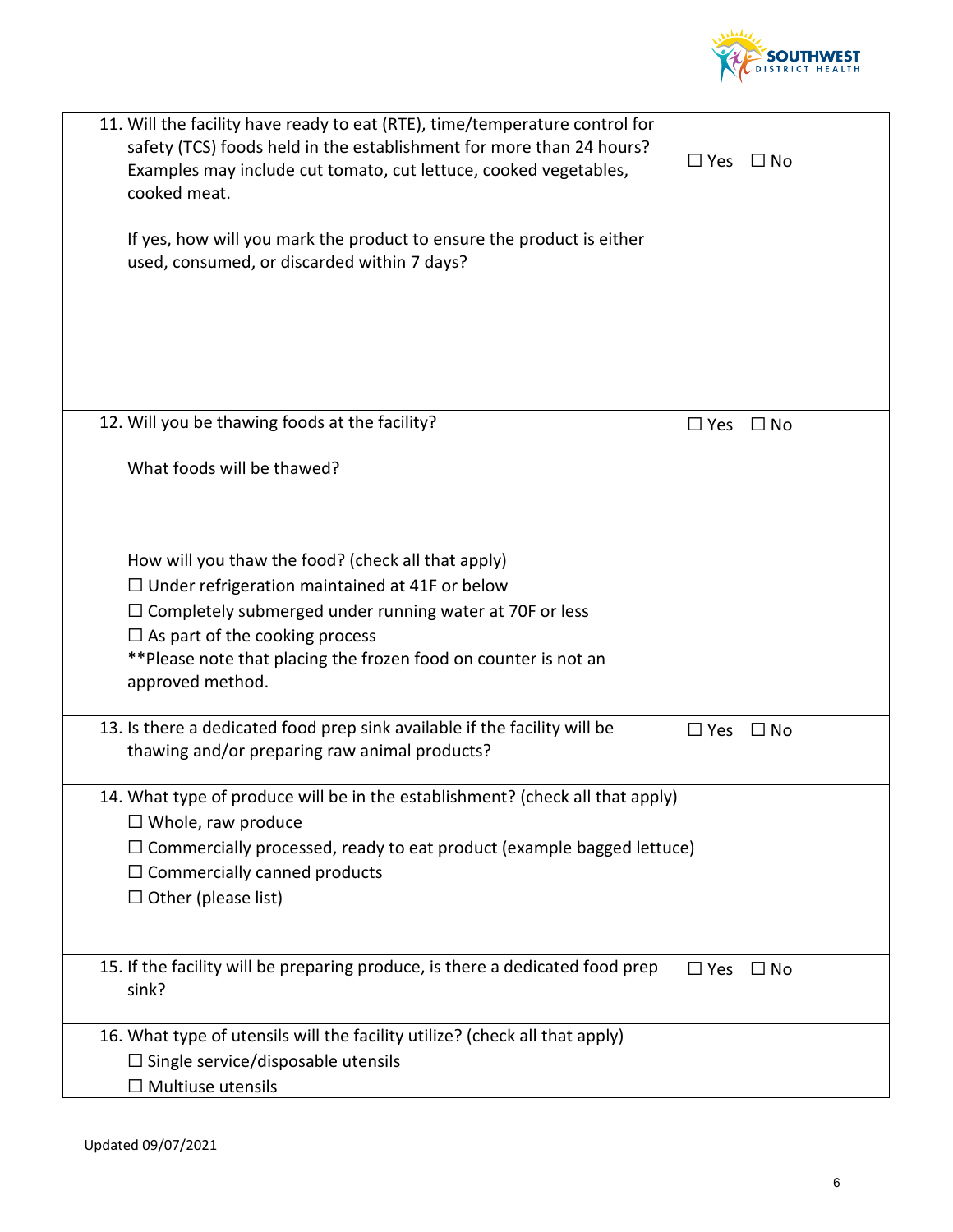

| 17. What type of dishwashing method is available on site (check all that<br>$apply$ ?                                                                                                     |               |              |
|-------------------------------------------------------------------------------------------------------------------------------------------------------------------------------------------|---------------|--------------|
| $\Box$ 3 compartment sink (required)                                                                                                                                                      |               |              |
| $\Box$ Dish washing machine                                                                                                                                                               |               |              |
| 18. Does your largest pot/pan/equipment fit into each compartment of the                                                                                                                  | $\Box$ Yes    | $\Box$ No    |
| 3 compartment sink?                                                                                                                                                                       |               |              |
| 19. If you have a dishwasher, what type is it?                                                                                                                                            |               |              |
| $\Box$ Chemical feed sanitizer                                                                                                                                                            |               |              |
| $\Box$ High temp dishwasher                                                                                                                                                               |               |              |
|                                                                                                                                                                                           |               |              |
| 20. Does the dishwasher have a metal plate with operating specifications?                                                                                                                 | $\square$ Yes | $\square$ No |
| 21. What type of sanitizer will the facility utilize? (check all that apply)                                                                                                              |               |              |
| $\Box$ Chlorine (Bleach)                                                                                                                                                                  |               |              |
| $\Box$ Quaternary Ammonium                                                                                                                                                                |               |              |
| $\Box$ Iodine                                                                                                                                                                             |               |              |
| $\Box$ Hot water                                                                                                                                                                          |               |              |
| $\Box$ Other (please specify)                                                                                                                                                             |               |              |
|                                                                                                                                                                                           |               |              |
| 22. Will the facility have testing means for the type of sanitizer used? For<br>example, sanitizer test strips or an irreversible registering temperature<br>indicator.                   | $\Box$ Yes    | $\Box$ No    |
| <b>General</b>                                                                                                                                                                            |               |              |
| 1. Is there a dedicated location for employees to keep personal items,<br>such as food, drink, phone, backpacks, that is separate from food<br>storage, food prep, utensils or equipment? | $\Box$ Yes    | $\square$ No |
| 2. Will you be using commercial pest control services (recommended)?                                                                                                                      | $\Box$ Yes    | $\Box$ No    |
| 3. Are all opening screened with 16 mesh or smaller screen?                                                                                                                               | $\Box$ Yes    | $\Box$ No    |
| 4. Are all outer doors self-closing?                                                                                                                                                      | $\Box$ Yes    | $\Box$ No    |
| 5. Are there any holes or gaps along the exterior of the building that<br>could allow for pests to enter the building?                                                                    | $\square$ Yes | $\Box$ No    |
|                                                                                                                                                                                           |               |              |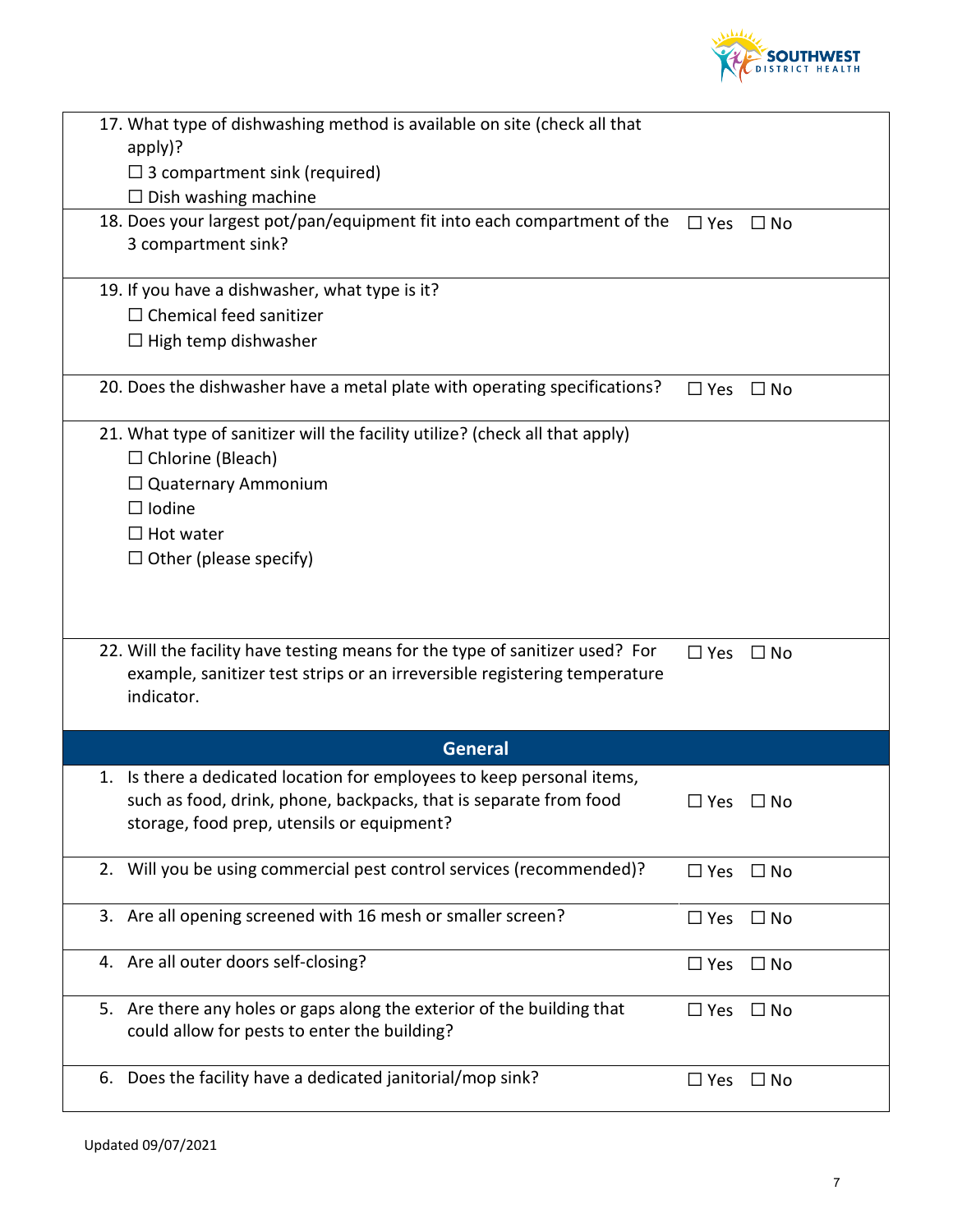

| 7. Does the facility have a dedicated area to store all chemicals away from<br>food storage or food preparation?                                     | $\Box$ Yes    | $\Box$ No    |
|------------------------------------------------------------------------------------------------------------------------------------------------------|---------------|--------------|
| 8. Will chemicals be stored outside of its original containers? For<br>example, spray bottle.                                                        | $\square$ Yes | $\Box$ No    |
| If yes, how will they be labeled?                                                                                                                    |               |              |
| 9. Does facility have restrooms available for the employees (required)?                                                                              | $\square$ Yes | $\Box$ No    |
| 10. Does facility have restrooms available to the public?                                                                                            | $\square$ Yes | $\square$ No |
| If yes, will the public have to go through any part of the kitchen<br>operation to access the restroom?                                              | $\square$ Yes | $\Box$ No    |
| 11. Please list all finish schedules for the floors, walls, and ceiling in the food preparation areas, food<br>storage areas, and dishwashing areas. |               |              |
| Floors                                                                                                                                               |               |              |
| Walls                                                                                                                                                |               |              |
| Ceiling                                                                                                                                              |               |              |
| Coving                                                                                                                                               |               |              |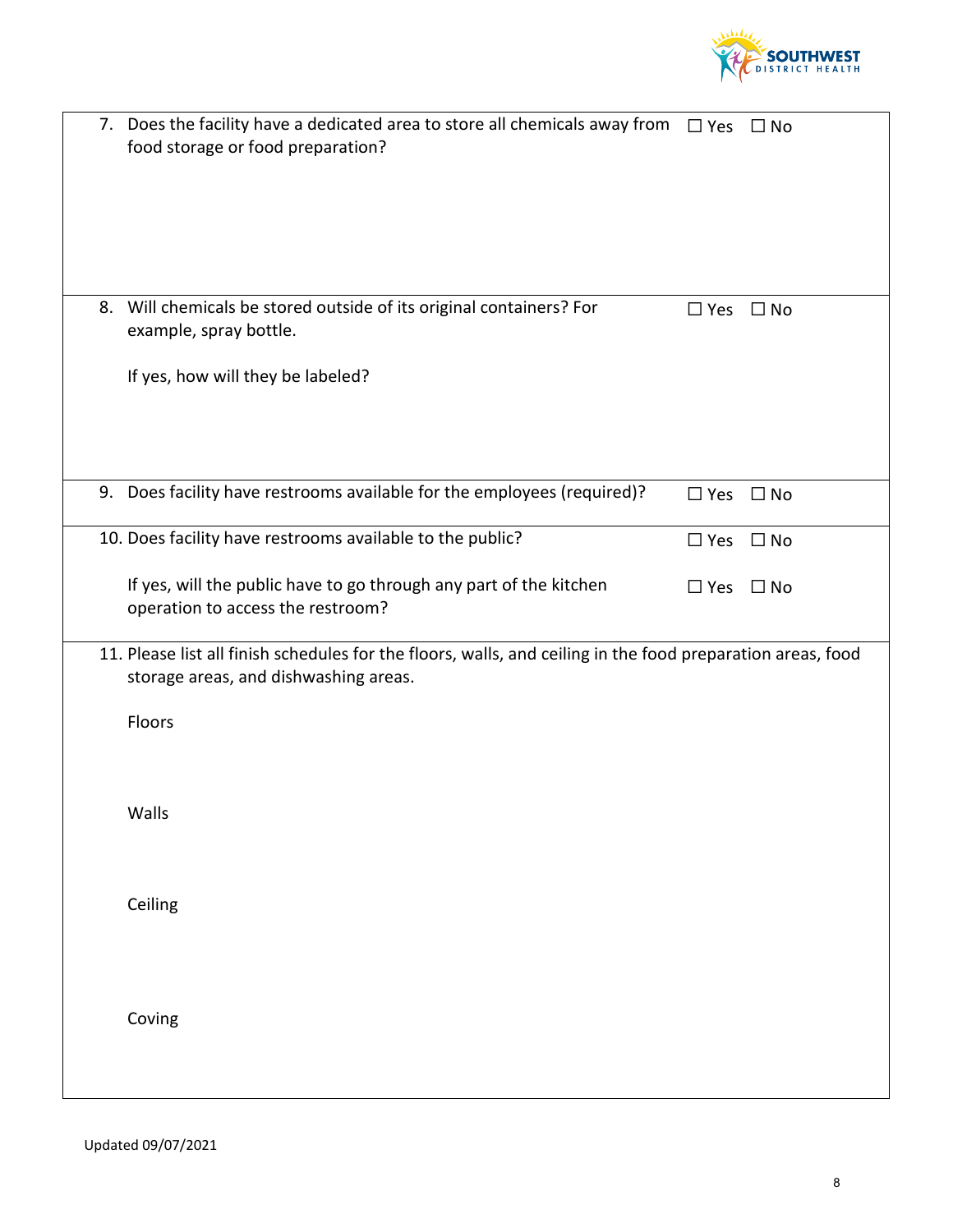

| 12. Will all lighting be made of shatterproof construction?                                                                                                                                                         | $\Box$ Yes $\Box$ No            |
|---------------------------------------------------------------------------------------------------------------------------------------------------------------------------------------------------------------------|---------------------------------|
| 13. Will the facility have a dipper well?                                                                                                                                                                           | $\Box$ Yes $\Box$ No            |
| 14. What type of water supply does the facility have?                                                                                                                                                               |                                 |
| $\Box$ Public water supply                                                                                                                                                                                          |                                 |
| Name of source_____                                                                                                                                                                                                 |                                 |
| $\Box$ Non-municipal supply (example private well or small water system)<br>Plans and water samples must be submitted and approved prior to final inspection                                                        |                                 |
| 15. How will waste water be disposed of?                                                                                                                                                                            |                                 |
| $\Box$ Public sewer system                                                                                                                                                                                          |                                 |
| Name of approved system                                                                                                                                                                                             |                                 |
| $\Box$ Septic system or other type of disposal                                                                                                                                                                      |                                 |
| Plans and water samples must be submitted and approved prior to final inspection                                                                                                                                    |                                 |
|                                                                                                                                                                                                                     |                                 |
| 16. Does the facility have a grease interceptor or grease trap?                                                                                                                                                     | $\Box$ Yes $\Box$ No            |
| 17. Does the following equipment have an open (indirect) drain?                                                                                                                                                     |                                 |
| $\Box$ Walk in refrigeration unit                                                                                                                                                                                   | $\Box$ Yes $\Box$ No $\Box$ N/A |
| $\Box$ Three compartment sink                                                                                                                                                                                       | $\Box$ Yes $\Box$ No $\Box$ N/A |
| $\Box$ Dishwasher                                                                                                                                                                                                   | $\Box$ Yes $\Box$ No $\Box$ N/A |
| $\Box$ Food prep sink(s)                                                                                                                                                                                            | $\Box$ Yes $\Box$ No $\Box$ N/A |
| $\Box$ Ice machine                                                                                                                                                                                                  | $\Box$ Yes $\Box$ No $\Box$ N/A |
| $\Box$ Soda dispenser                                                                                                                                                                                               | $\Box$ Yes $\Box$ No $\Box$ N/A |
| $\square$ Dipper well                                                                                                                                                                                               | $\Box$ Yes $\Box$ No $\Box$ N/A |
| $\Box$ Other equipment that require a waste water drain (please list)                                                                                                                                               | □Yes □No □ N/A                  |
| 18. Does the facility have sufficient ventilation to all rooms to keep them<br>free of excessive heat, steam, grease, vapors, condensation, obnoxious<br>odors, and fumes which are a result of the food operation? | $\Box$ Yes $\Box$ No            |
| 19. What type of hood does the facility have?                                                                                                                                                                       |                                 |
| $\Box$ Type I hood (grease filters/fire suppression)                                                                                                                                                                |                                 |
| $\Box$ Type II hood (No grease produced)                                                                                                                                                                            |                                 |
| $\Box$ No hood installed                                                                                                                                                                                            |                                 |
|                                                                                                                                                                                                                     |                                 |
|                                                                                                                                                                                                                     |                                 |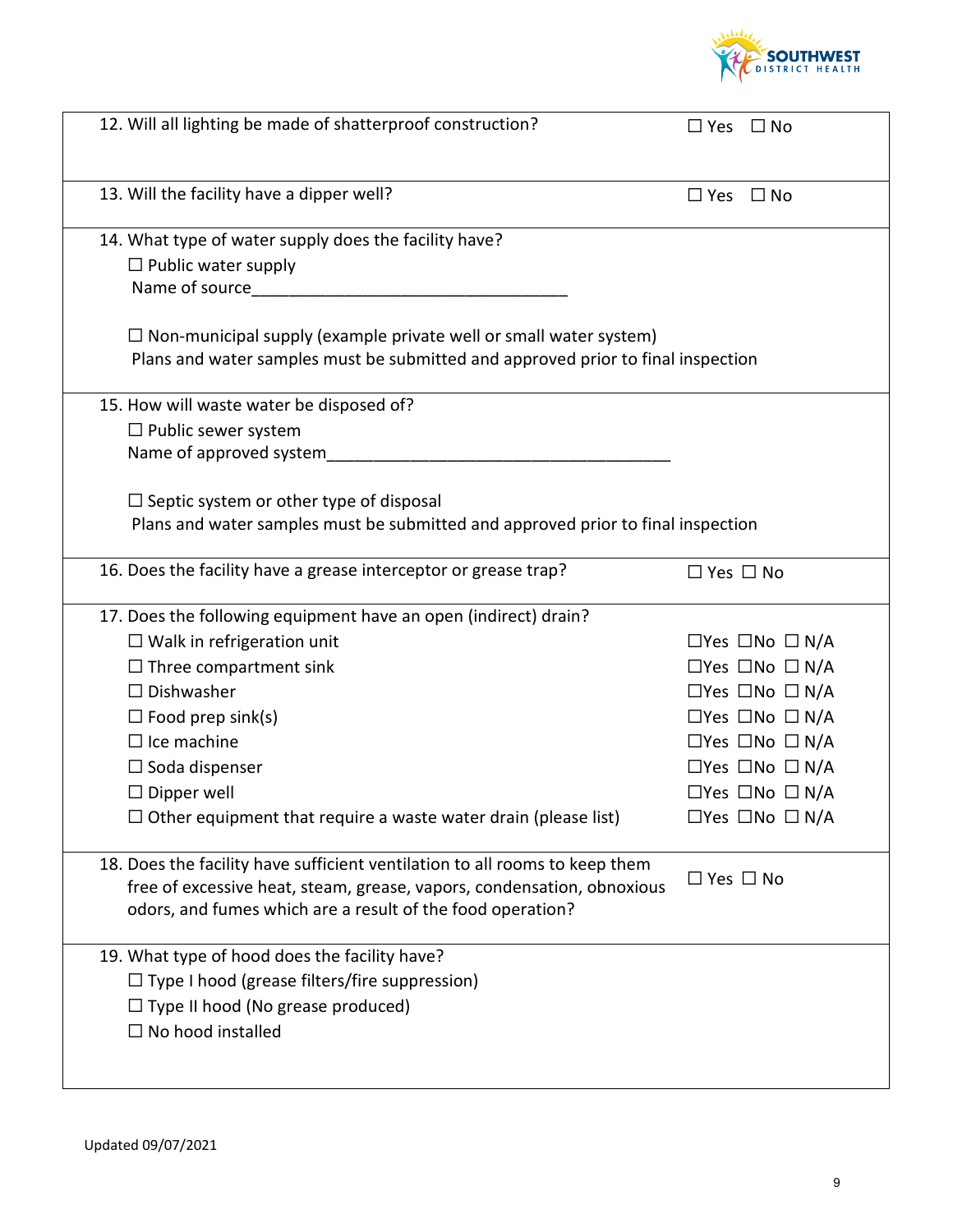

| <b>Employee Health/Knowledge</b>                                                                                                                                                                                                                                                 |                      |              |
|----------------------------------------------------------------------------------------------------------------------------------------------------------------------------------------------------------------------------------------------------------------------------------|----------------------|--------------|
| 1. Does the facility has at least one person in supervisory or management<br>position that has a Certified Food Protection Manager Certificate?                                                                                                                                  | $\Box$ Yes $\Box$ No |              |
| 2. Does the facility have a policy for ill employees?                                                                                                                                                                                                                            | $\square$ Yes        | $\square$ No |
| 3. How will the facility train employees to gain food safety knowledge as it relates to their job duty in<br>areas such as the employee health policy, handwashing, prevention of cross contamination, proper<br>food handling procedures, and sanitizing food contact surfaces? |                      |              |
| 4. Does the facility have a dedicated handwashing sink(s)?<br>If yes, where are they located?                                                                                                                                                                                    | $\Box$ Yes $\Box$ No |              |
| 5. Are the hand wash sinks stocked with handwashing soap and hand<br>drying provisions, such as paper towels?                                                                                                                                                                    | $\Box$ Yes           | $\Box$ No    |
| 6. Does the hand wash have both warm (100F) water and cold water?                                                                                                                                                                                                                | $\square$ Yes        | $\Box$ No    |
| 7. Do you have a policy for hand washing?<br>If yes, please describe the policy and how will it be enforced.                                                                                                                                                                     | $\Box$ Yes           | $\Box$ No    |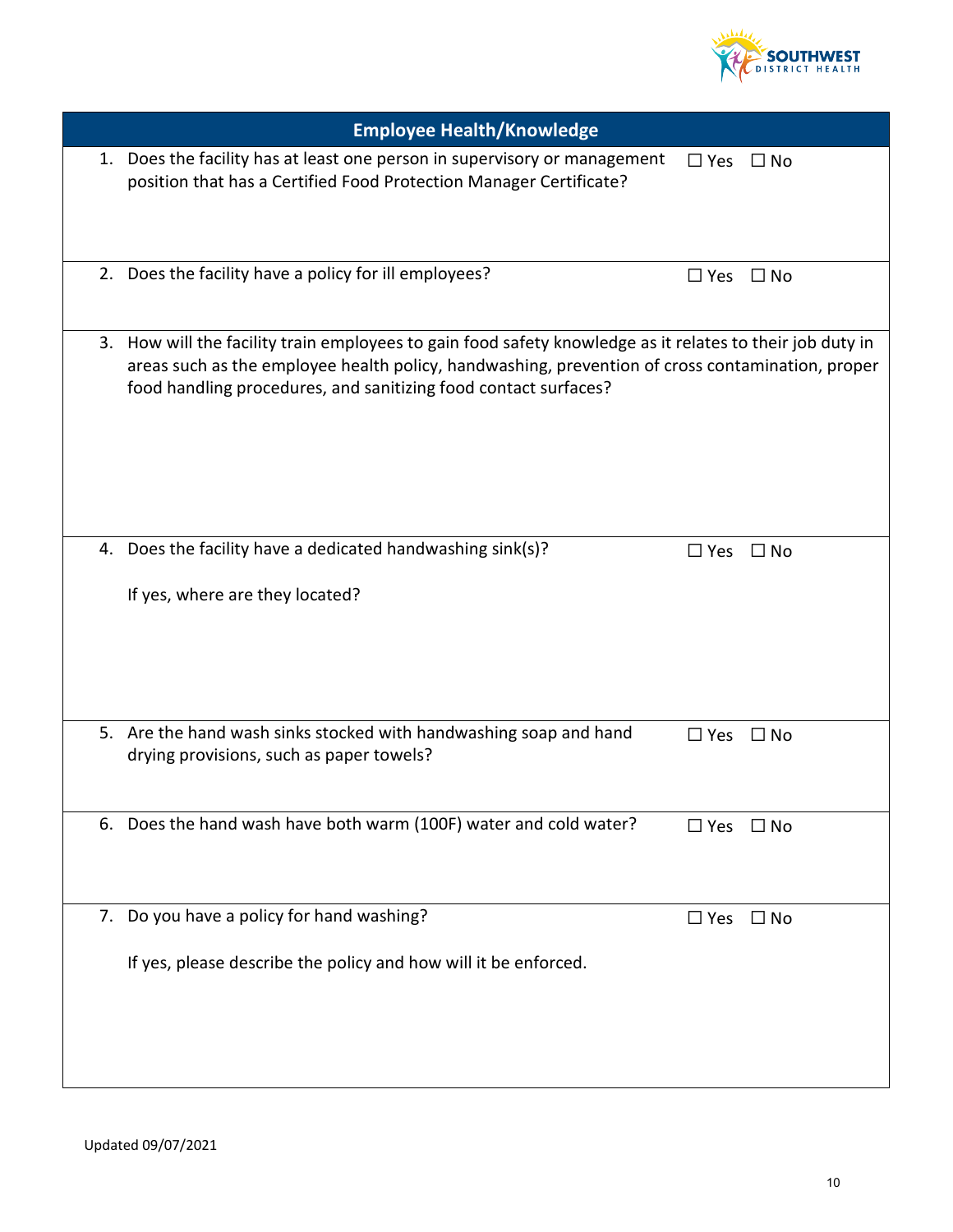

|         | 8. The Idaho Food Code states that there is no bare hand contact with ready-to-eat foods. How will<br>the facility prevent the food handler from having their bare hand contact with ready-to-eat food? |                      |  |
|---------|---------------------------------------------------------------------------------------------------------------------------------------------------------------------------------------------------------|----------------------|--|
|         |                                                                                                                                                                                                         |                      |  |
|         | $\Box$ Deli tissue                                                                                                                                                                                      |                      |  |
|         | $\Box$ Spatulas                                                                                                                                                                                         |                      |  |
|         | $\Box$ Tongs                                                                                                                                                                                            |                      |  |
|         | $\square$ Single-use gloves                                                                                                                                                                             |                      |  |
|         | $\Box$ Dispensing equipment                                                                                                                                                                             |                      |  |
|         | $\Box$ Other:                                                                                                                                                                                           |                      |  |
|         |                                                                                                                                                                                                         |                      |  |
|         |                                                                                                                                                                                                         |                      |  |
|         | 9. If facility is utilizing gloves, is there a glove policy?                                                                                                                                            | $\Box$ Yes $\Box$ No |  |
|         | When are staff required to use or change gloves?                                                                                                                                                        |                      |  |
|         |                                                                                                                                                                                                         |                      |  |
|         |                                                                                                                                                                                                         |                      |  |
|         |                                                                                                                                                                                                         |                      |  |
|         |                                                                                                                                                                                                         |                      |  |
|         |                                                                                                                                                                                                         |                      |  |
|         | Other comments:                                                                                                                                                                                         |                      |  |
|         |                                                                                                                                                                                                         |                      |  |
|         |                                                                                                                                                                                                         |                      |  |
|         |                                                                                                                                                                                                         |                      |  |
|         |                                                                                                                                                                                                         |                      |  |
|         |                                                                                                                                                                                                         |                      |  |
|         |                                                                                                                                                                                                         |                      |  |
|         |                                                                                                                                                                                                         |                      |  |
|         |                                                                                                                                                                                                         |                      |  |
| Signed: |                                                                                                                                                                                                         | Date:                |  |
|         |                                                                                                                                                                                                         |                      |  |
|         |                                                                                                                                                                                                         |                      |  |